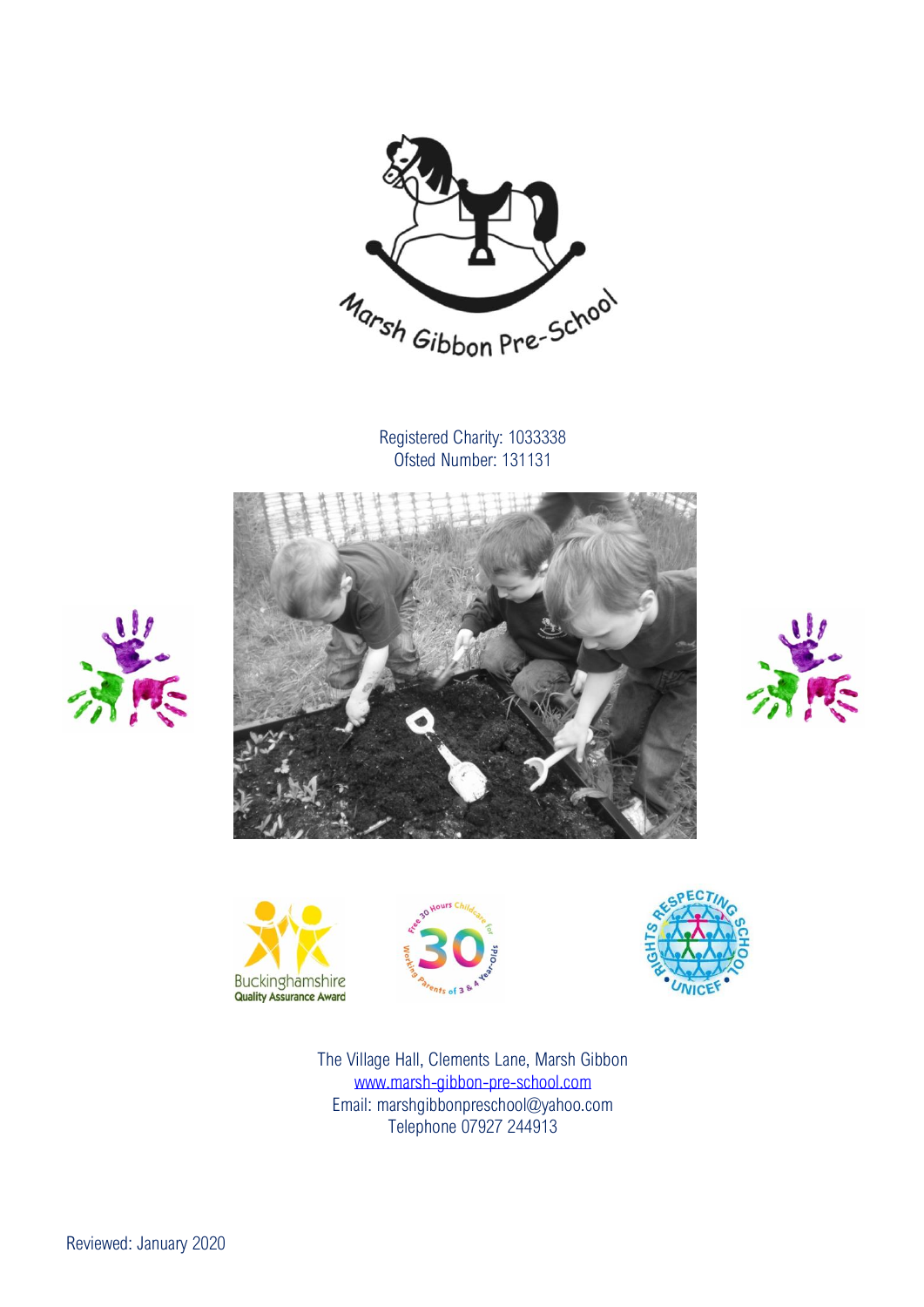# Our Mission Statement

Marsh Gibbon Pre-School welcomes all children along with their parents/carers. We include and cater for all ethnicities, cultures or religions, home languages, social and economic backgrounds, learning difficulties or disabilities, genders or abilities. We encourage parents/carers to be fully involved in their education. We believe that children should grow, learn and develop in a stimulating, friendly, caring and safe environment where each child is treated as an individual, being supported and praised for their efforts, not just their results.

### Aims and Objectives of Marsh Gibbon Pre-School

- To create a warm, friendly environment where children can play, learn and discover. Recognising the individuality of each child and their personal learning needs.
- To help each child become enquiring, self-thinking, self-motivated independent individuals, thus easing the transition to school.
- To have clear expectations of behaviour from all our children.
- Our staff aim to devote their time to all aspects of a child's growth and development, intellectual, language and literacy, physical, emotional and social.
- To provide high quality care and education for our children.
- To meet the Revised Early Years Foundation Stage Guidelines (2017). The majority of these are outlined in our Policies and Procedures, which are regularly reviewed and updated.
- To provide a developmentally appropriate curriculum to meet the needs of each individual child.
- Our curriculum is based on the 'Development Matters' requirements of the Practice Guidance for the Early Years Foundation Stage (Department for Education, 2014) which covers curriculum planning for children from naught to the end of their reception year at school.
- To encourage development through personalised learning, learning through your child's interests and needs.
- To work as partners with parents in their children's learning, celebrating and valuing parents as their child's first educators.
- We aim to encourage open pathways of communication between parents, staff and the committee. To ensure everyone feels involved in decision-making and are aware of changes in policies and procedures.
- Take account of children's and families needs with regard to race, culture, language and religion.
- To work closely with the community and local schools to encourage smooth transitions.
- To formulate and encourage equal opportunities for both children and adults.
- To identify staff training needs, to ensure their continued professional development and support such training as far as possible.
- To ensure that we meet all government requirements for funded children.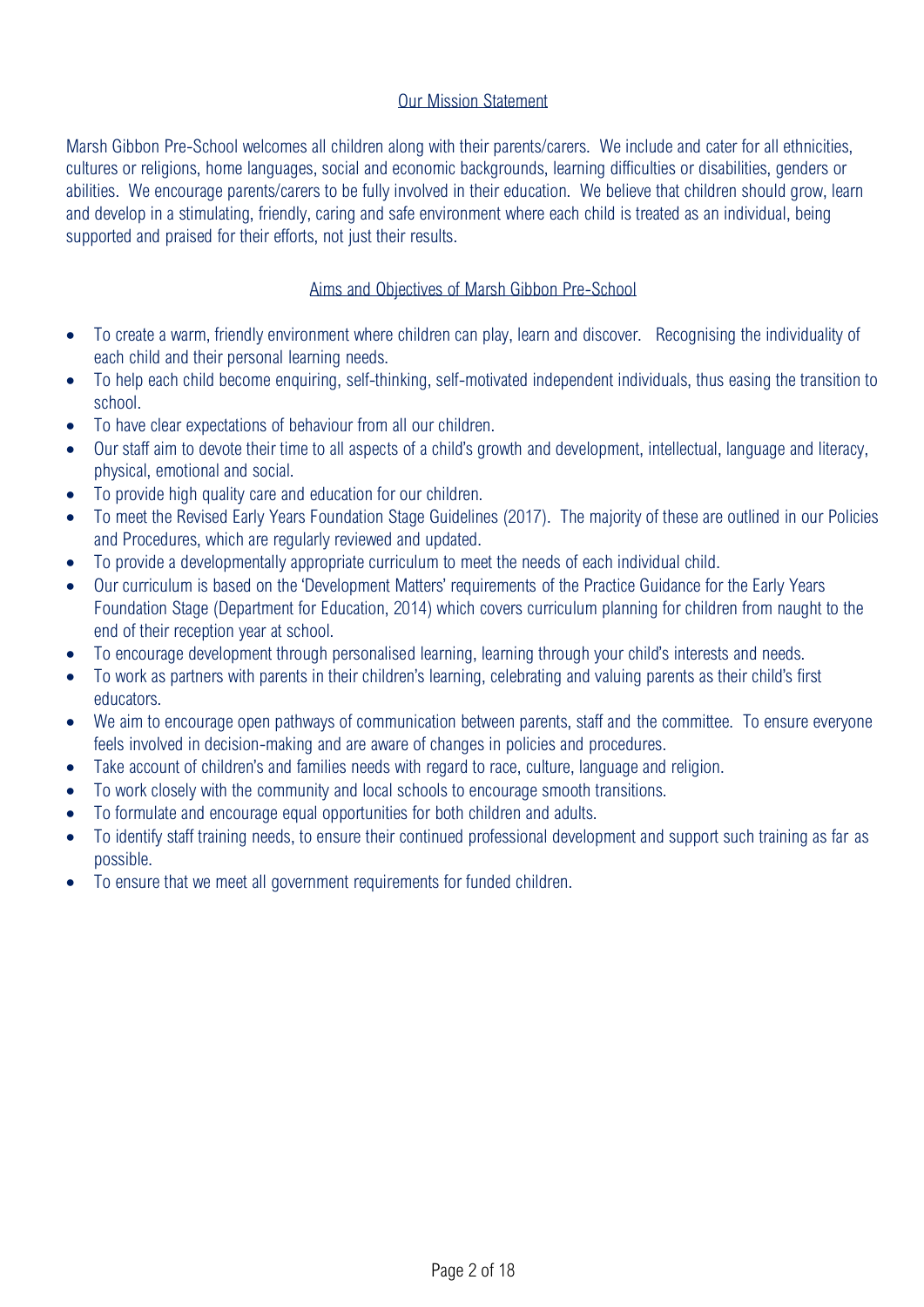# Our Curriculum

Our curriculum is based on the requirements of the Revised Early Years Foundation Stage (Department for Education, 2017) which sets the standards for Learning, Development and Care for children from birth to five.

# How my child will be learning?

Your child will be learning skills, acquiring new knowledge and demonstrating their understanding through 7 areas of learning and development.

Children should mostly develop the 3 prime areas first that are essential for your child's healthy development and future learning. These are:

- Communication and language
- Physical development
- Personal, social and emotional development

As children grow, the prime areas will help them to develop skills in 4 specific areas. These are:

- **Literacy**
- **Mathematics**
- Understanding the world
- Expressive arts and design.



These 7 areas are used to plan your child's learning and activities. The professionals teaching and supporting your child will make sure that the activities are suited to your child's unique needs. Children in the EYFS learn by playing and exploring, being active, and through creative and critical thinking which takes place both indoors and outside (DfE, 2014).

When your child is between 2 and 3 years old, your child's key person will give you a written summary of how your child is progressing against the 3 prime areas of learning:

- communication and language;
- physical development; and
- personal, social and emotional development.

This is called the progress check at age 2. This check will highlight areas where your child is progressing well and any area they might need some extra help or support. You might find it useful to share the information from the check with other professionals such as health visitors (who can use it as part of the health and development review).

(A detailed curriculum for each of these areas is available on request or visit www.foundationyears.gov.uk for more information)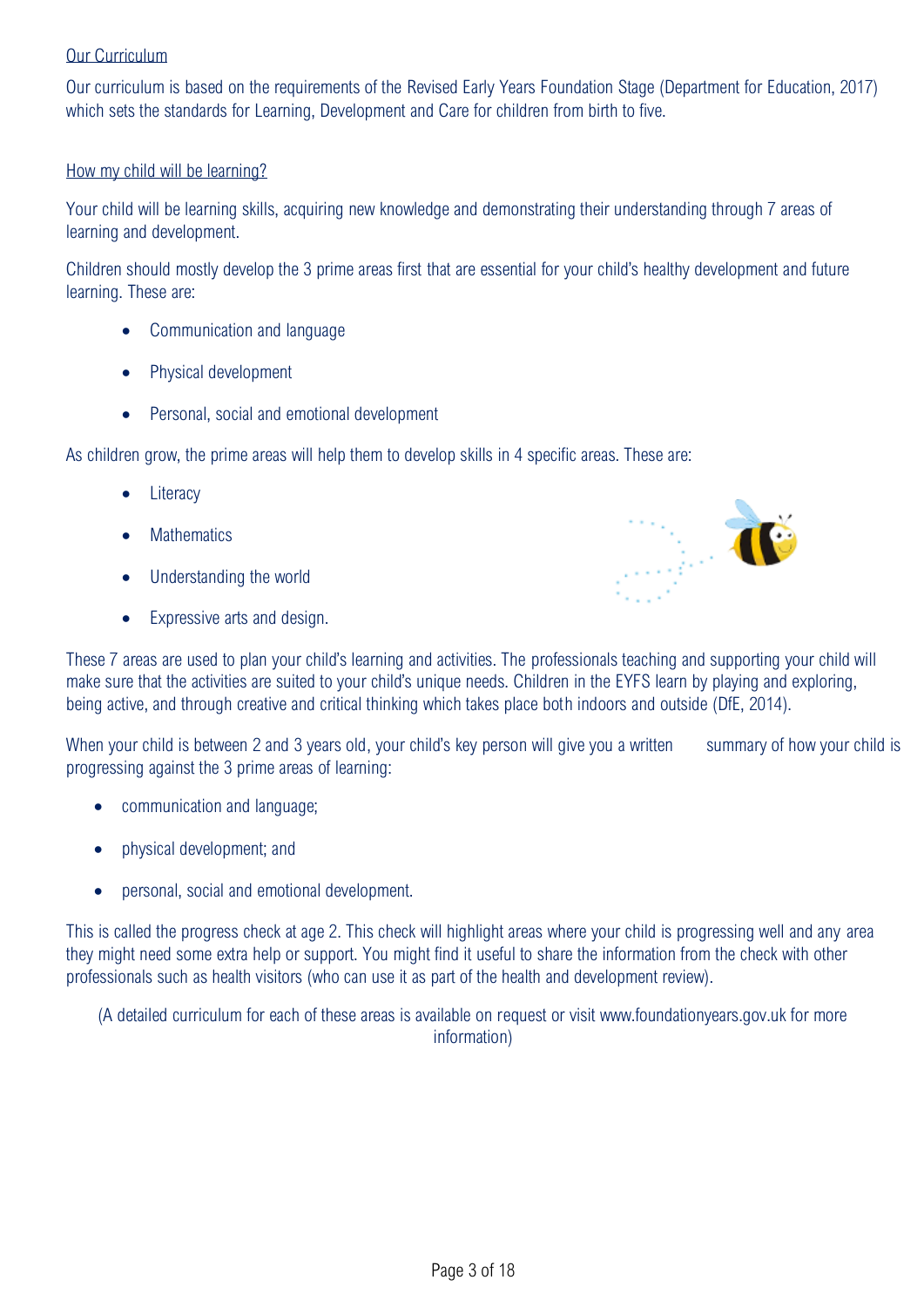Staff:

Megan Neal – Pre-School Leader

Tracey Benton – Pre-School Deputy Leader

Karen Maciejewski

Balli Tiwana Helen Pearson Julie Cronin Amy Haslam

# Responsible for:

Designated Safeguarding Officer

Deputy Designated Safeguarding Officer Health and Safety Planning Co Ordinator

SENDCO + Behaviour Management



Marsh Gibbon Preschool is led by a team of highly qualified staff, the manager has completed a BA Honours Early Childhood Studies Degree and has gained Early Years Professional Status and the acting leader and acting deputy leader have both completed a BA Honours Degree in Early Years. Our Pre-School Practitioners are all trained to a minimum of NVQ Level Three. We also have trained Special Education Needs Co-ordinators, we all hold First Aid, Safeguarding and Food Hygiene. We regularly attend Buckinghamshire training courses and internal training to maintain outstanding quality.

Our 'Staff Qualifications and Training Courses Attended' folder is available at every session on the notice board in the foyer.

### Child Ratios

We maintain high adult: child ratios at all times. The minimum levels the Pre-school operates at are 1:4 for two to three year olds and 1:8 for three to five year olds.

# Starting Age

We accept children between the ages of two and five years. Our intake is usually termly therefore Children may start in the term closes to their second birthday however we will take Children during the term at the managers discrection.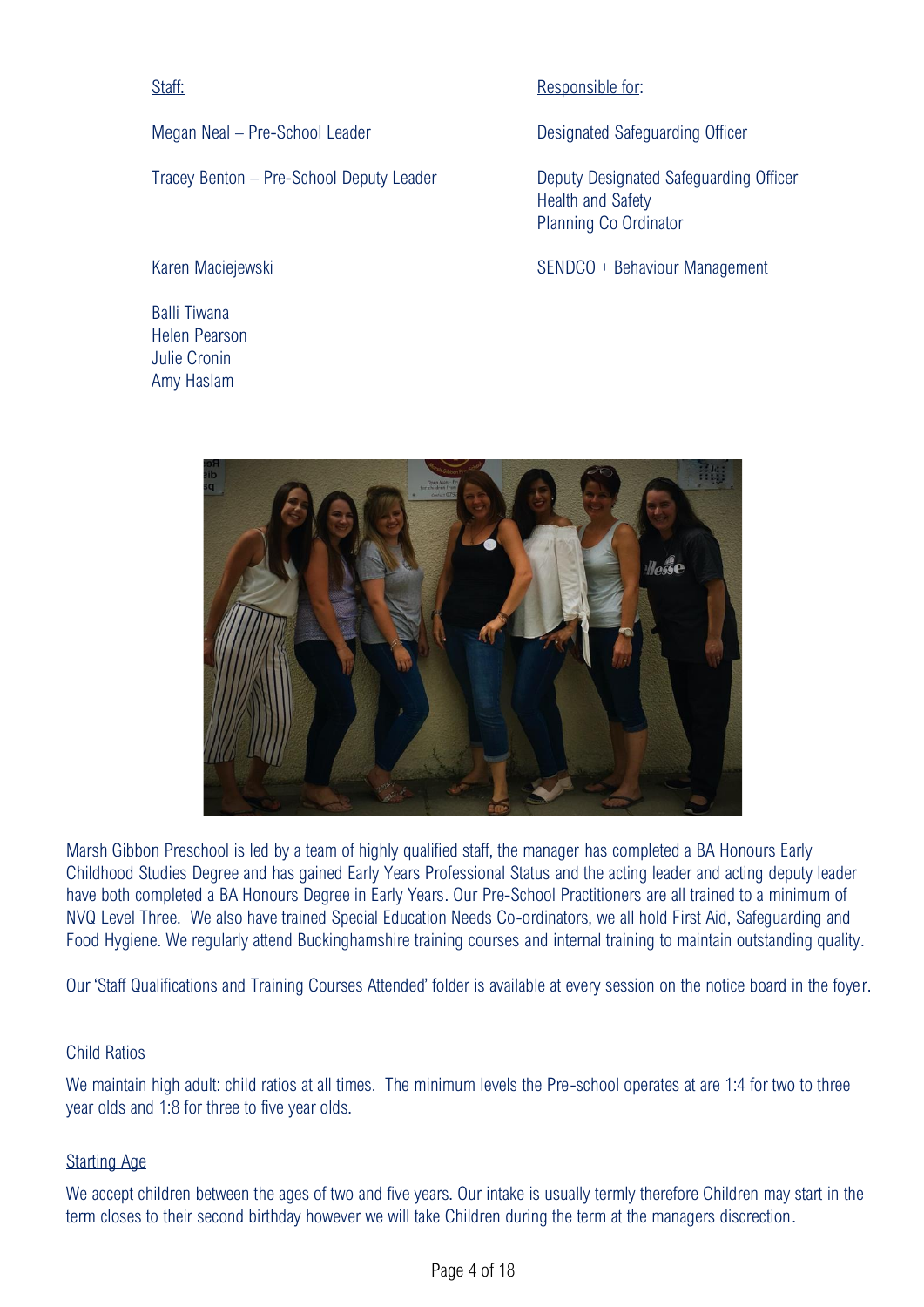Please Note: We do take Children in nappies so please do not worry about this or rush your Child to be potty trained. We are highly experienced at supporting you and your Child through the big step of toilet training.

# Opening Hours

We are open Monday – Friday from 8.15 until 3.00

Our session hours are: Monday 9-12, 9-1, 12-3, 9-3 Tuesday 9-12, 9-1, 12-3, 9-3 Wednesday 9-12, 9-1, 12-3, 9-3 Thursday 9-12, 9-1, 12-3, 9-3 Friday 9-12, 9-1, 12-3, 9-3



# Breakfast Club

We run a breakfast club from 8.15 each morning which you can access as and when you need it or you can book in advance termly. We offer a range of breakfasts and activities all supervised by our friendly and qualified practitioners. Breakfast Club costs £4.00 (you can use funding if applicable, however a £1.50 supplement will be charged to cover food costs).

### Lunch Clubs

We also offer a daily Lunch Club facility for those children wishing to extend their  $\frac{1}{2}$  day session. This runs from 12.00 until 1.00 at a cost of  $E5$  per session. Please provide a healthy lunch box and drink if your child is attending the Lunch Club. Please provide only what you would expect your child to eat. Please avoid Nuts due to allergies and no sweets please!



### **Snacks**

We provide a morning and afternoon snack for all children which is included in the session fees. We provide a carbohydrate and fruit for snack which promotes healthy eating and a balanced diet. A choice of milk or water is also provided at snack. All allergies are taken into account when planning the termly snacks, we plan the snack menu with the Children so they get a say in what we provide. The most popular snack is 'croissants and strawberries'!

A snack menu can be found in the foyer and it is emailed out each term.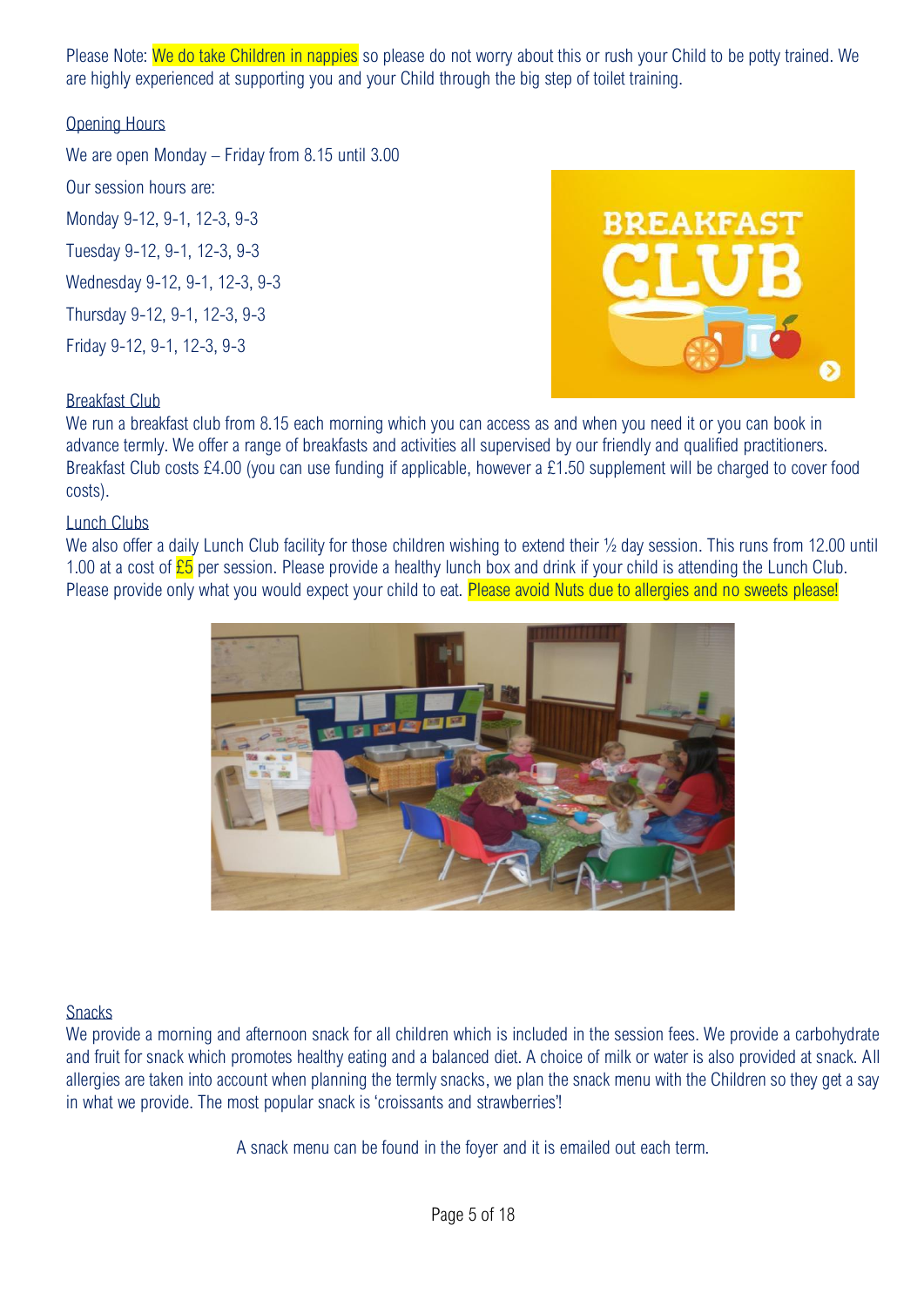# Snack Bar

We run a snack bar during our morning and afternoon sessions. We have created a little café and the children come in small groups to have their snack when they are ready. The snack bar opens at 10am and shuts at 11am in the morning and it opens at 1.15pm and shuts at 2.15pm in the afternoon.The children enter, take their name off the board, wash their hands and enjoy a small group snack.Then they place left over food in a recycling food bin and put their cup and bowl in a bowl to be washed up. During this time the Children are encouraged to cut their own fruit, prepare their own snack, pour their own drinks and they have an opportunity to take their time and talk as much as they want with the support of an adult. We are seeing such a huge difference in the level of interaction at snack time and it really helps all Children to interact well with one another.



### Illness

The Pre-school reserve the right to refuse entry to children who are unwell or suffering from infectious diseases. Details of exclusion times for various illnesses can be found at the back of this prospectus and on the notice board in the foyer. Please note that children should not return to Pre-School unless at least 24 hours have elapsed after having a General **Anaesthetic.** 

### Medicine

We will only administer medication that has been prescribed by a Doctor or Dentist. If any medicine needs to be administered during a session, a form needs to be filled out. Please note that if you have given your child any medicine before arriving at Pre-School it is important to tell us so we are aware of when it may ware and the child may show signs of illness during the session.

### **Jewellery**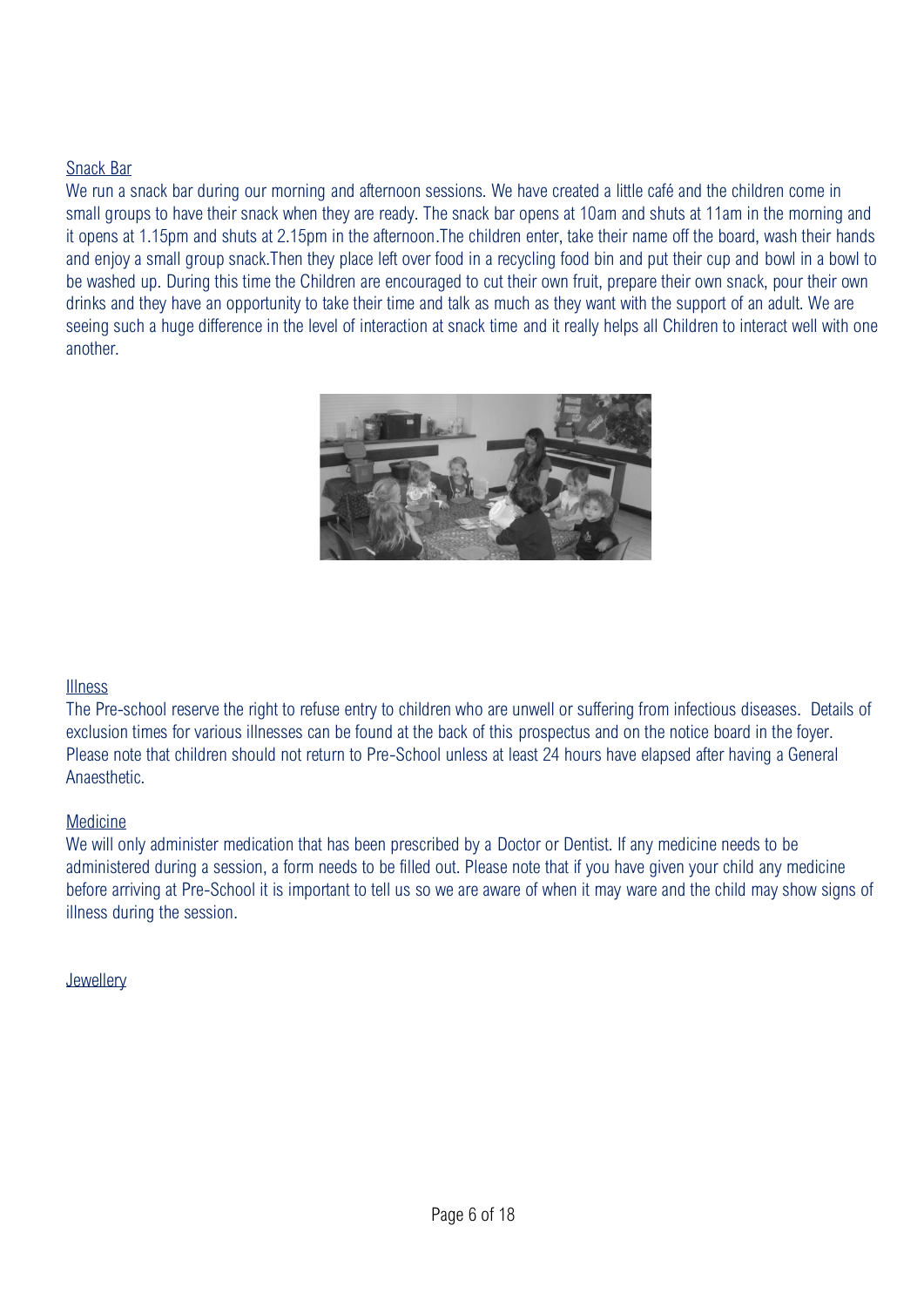With regard to the health and safety of your child and other children, jewellery is not allowed to be worn by your child whilst they are attending a Pre-School session. If your child's ears are pierced, please ensure earrings are taken out or stud earrings are worn. Please do not put staff in the difficult situation of asking you or your child to remove such items

# Outside Play

In all weathers children are able to spend time outside in the play area. The children are encouraged to participate in a



range of activities including bike and trike riding, running, ball games, sand and water play, growing plants and gardening, being explorers, science activities and soft play equipment.

# P.E

A P.E company called 'Action Kids' come in every Monday afternoon to carry out our P.E sessions. They are a well known company that specialise in early years. They use the 'Early Years Foundation Stage' framework to plan their sessions, but most importantly they are so much fun! We do ask for a small contribution from parents to enable us to run this activity.

# Pre-School Garden

We have created an allotment at the back of our play area where we grow all year round. The children nurture the garden all year and take what they grow home.

# Outside Activities

Practitioners regularly plan outside fun and educational activities such as tree rubbing, leaf collages, and bug hunts. We also use the park and the all weather pitch which are located opposite the village hall. We also enjoy short walks to the local pond and feed the ducks, we take our snacks often and have a picnic by the pond. Also during the summer term we arrange events like sponsored trike rides, sports days and visits from community services, e.g. fire and police services.

# Preparing for School

In preparation for school between January we operate a lending book library for those children that are leaving for school in the July of that year. We also run a speech and language programme (Rusty the Robot) which is full of activities that gives nursery and reception class children the skills they need for their future learning Listening, Attention, Memory and Sequencing.

### Learning Journals

A 'Learning Journal' is created for each child by the child's 'Key Person' which is a book filled with photographs, copy of art work showing development and progress and written observations. These are available for all parent/carers to see during feedbacks and during sessions upon request. You will be given the Journals at the end of your Child's time with us.

### Liaison with School - Transition

Records are passed on to school when the child leaves along with a 'Leavers Report' which summarises each child's development and progress. These records are available for parents to see on request but are shared each term with the parent during feedback sessions.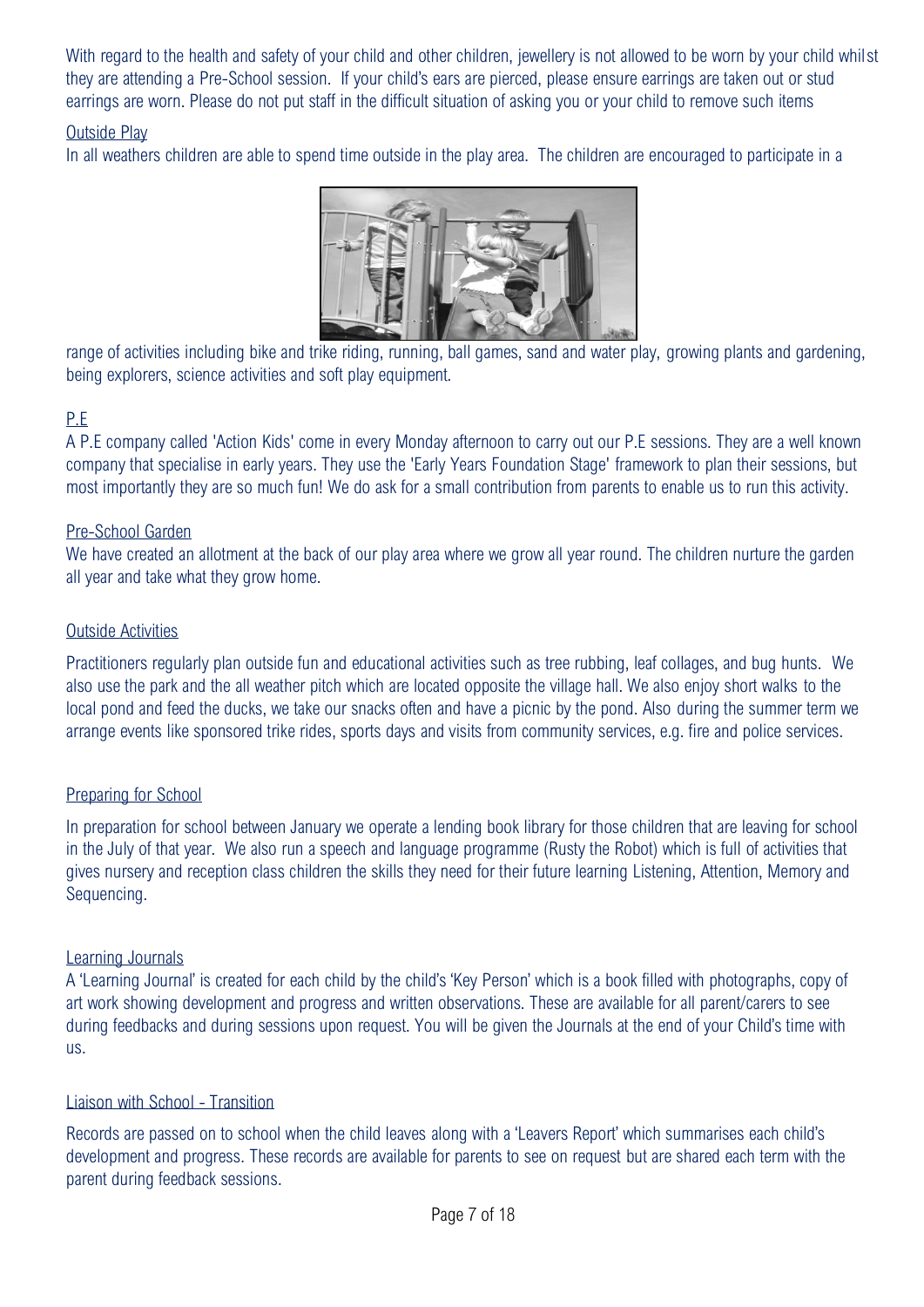The Reception class teacher(s) at feeder schools such as Marsh Gibbon/Twyford/Grendon Underwood and a number of Bicester primary schools are invited to visit us to meet their perspective children and read to the children at story time to familiarise themselves with the children. Children attending Marsh Gibbon School usually have a day in the Reception class during the term before they join, in order to become familiar with the school environment. In the summer term we visit the School for a full day, when we have exclusive use of the reception class facilities.



# **Clothing**

Please remember that "messy" play is normal at Pre-School, therefore appropriate indoor and outdoor clothing is requested. Children often have difficulty with buckles, braces etc. (especially in an emergency so please give this due consideration). Pre-School T-shirts and Sweatshirts can be purchased. In summer children should have sun screen applied before attending Pre-School and should have a named sun hat with them at every session.

### Please always label clothing and shoes!



# Behaviour Management

We believe in encouraging positive behaviour. We use various ways of praise, verbal praise, stickers, stamps, reward charts and certificates. If a child does demonstrate unwanted behaviour then, he/she will be gentle spoken to about when and why their behaviour was inappropriate, encouraged to say sorry if appropriate and then made aware of alternate approached. If the problem is re-occurring, the staff will work very closely with the family to come up with a consistent approach to resolve it.

Apple Tree – We have a group reward chart and each child makes an apple which then has a photograph of them on it and throughout the session we will reward your Child if they achieve something, their kind or play nicely. The Children can also put each other on the 'Apple Tree' for good behaviour.

Respectful Barney and Bertie Bears – Barney and Bertie are our respectful friends who help us to be respectful to one another by helping us to share, helping us be kind and being there for us when we are feeling a little sad. If a child has been particularly respectful during a session they will be chosen to take Barney or Bertie home as a treat for the evening.

Feelings system - Each morning the Children choose an emotion picture and put it on their tray name card. Each Child's key person will find out how their key Children are feeling and help support them if they need it or talk to them about their feelings. The Children can change it throughout the day as and when their feelings change.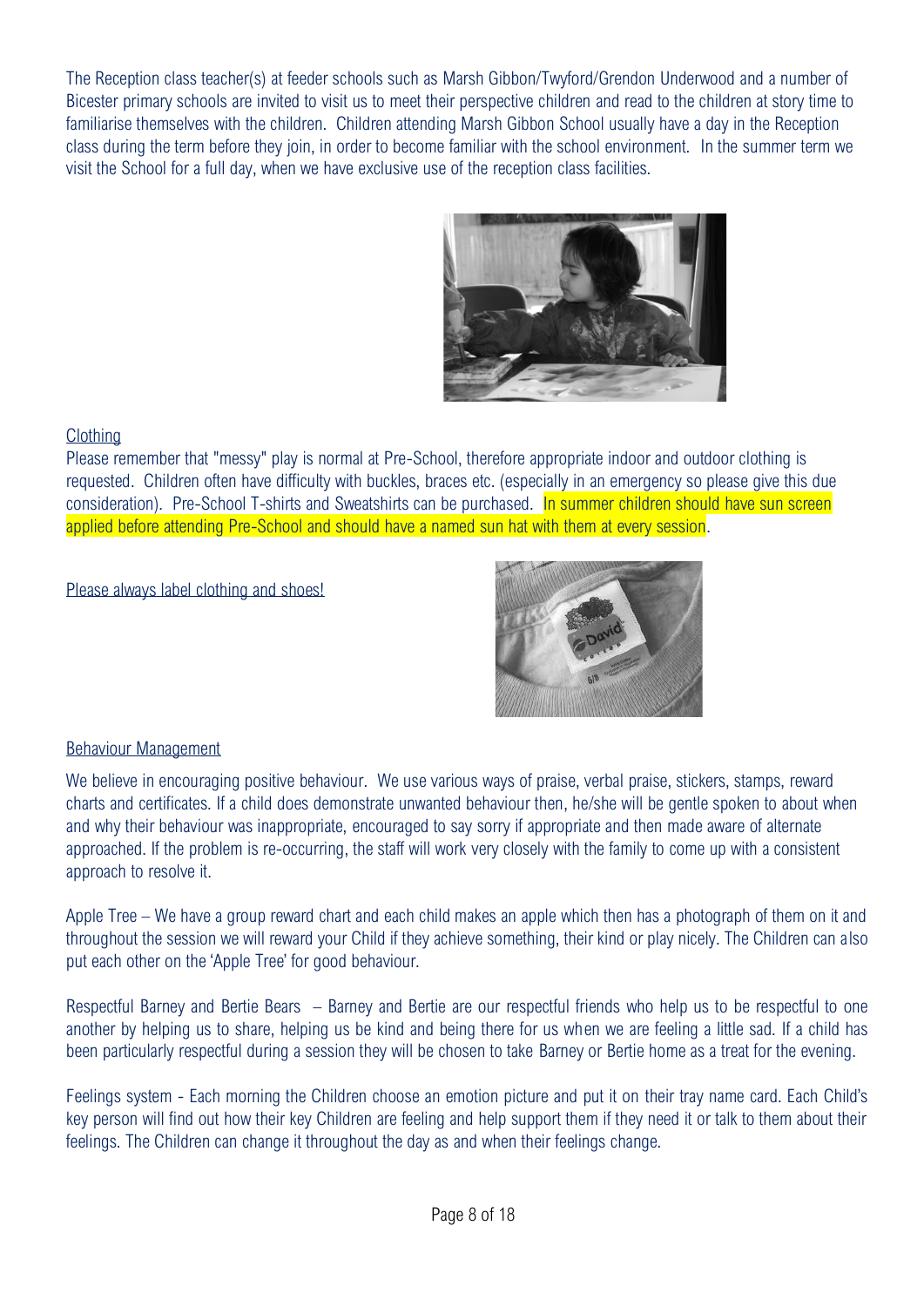Wish Tank – As a pack away setting sometimes it is hard to promote choice so we have come up with a 'Wish Tank' so that if a Child wants to do a certain activity or have a specific piece of equipment out and we cannot offer it straight away they go and write on a fish what they wish for (with an adults help) and then they place it on the 'wish Tank' which we then use when planning or setting up the following day.

# Rights Respecting Settings Award (RRSA)

Marsh Gibbon Pre-school have recently been acknowledged by Buckinghamshire County Council for delivering high quality practices that raise Children's self-esteem and enable Children to make choices. As a result of this we have been selected and funded to take part in achieving an award from UNICEF known as 'The Rights Respecting Setting Award' (RRSA). 'The Rights Respecting Setting Award (RRSA) recognises achievement in putting the United Nations Convention on the Rights of the Child (CRC) at the heart of a school's planning, policies, practice and ethos. A rights-respecting school not only teaches about children's rights but also models rights and respect in all its relationships: between teachers / adults and pupils, between adults and between pupils.

The RRSA is a UK-wide initiative for all children and all those working with or for children in formal education. It is being successfully implemented in all settings – Primary, Secondary, Special Needs and Pupil Referral Units – across England, Wales, Scotland and Northern Ireland.

The universality of the UN Convention on the Rights of the Child (CRC) provides a clear link for pupils between building up their rights-respecting school, understanding their rights and the need for children's rights to be realised everywhere. Children and young people in rights-respecting schools develop a stronger sense of the need to act for global justice (UNICEF 2012).

We are a Level One Rights Respecting Setting.

# Special Educational Needs

We aim to provide, with appropriate support, an environment where children of a mixed range of abilities can reach their potential through integration into normal Pre-School sessions.

### Inclusion Visits

We are visited termly by a member of the Inclusion Team from the Early Years Department where our Pre-School Special Educational Needs Co-ordinators are able to discuss and get advice on special educational needs.

### Early Years Network Meetings

We have the opportunity of 'networking' together with other Pre-Schools and Nursery Leaders termly, led by Early Years representatives in the aim to provide continuity of methods and ideas with Buckinghamshire.

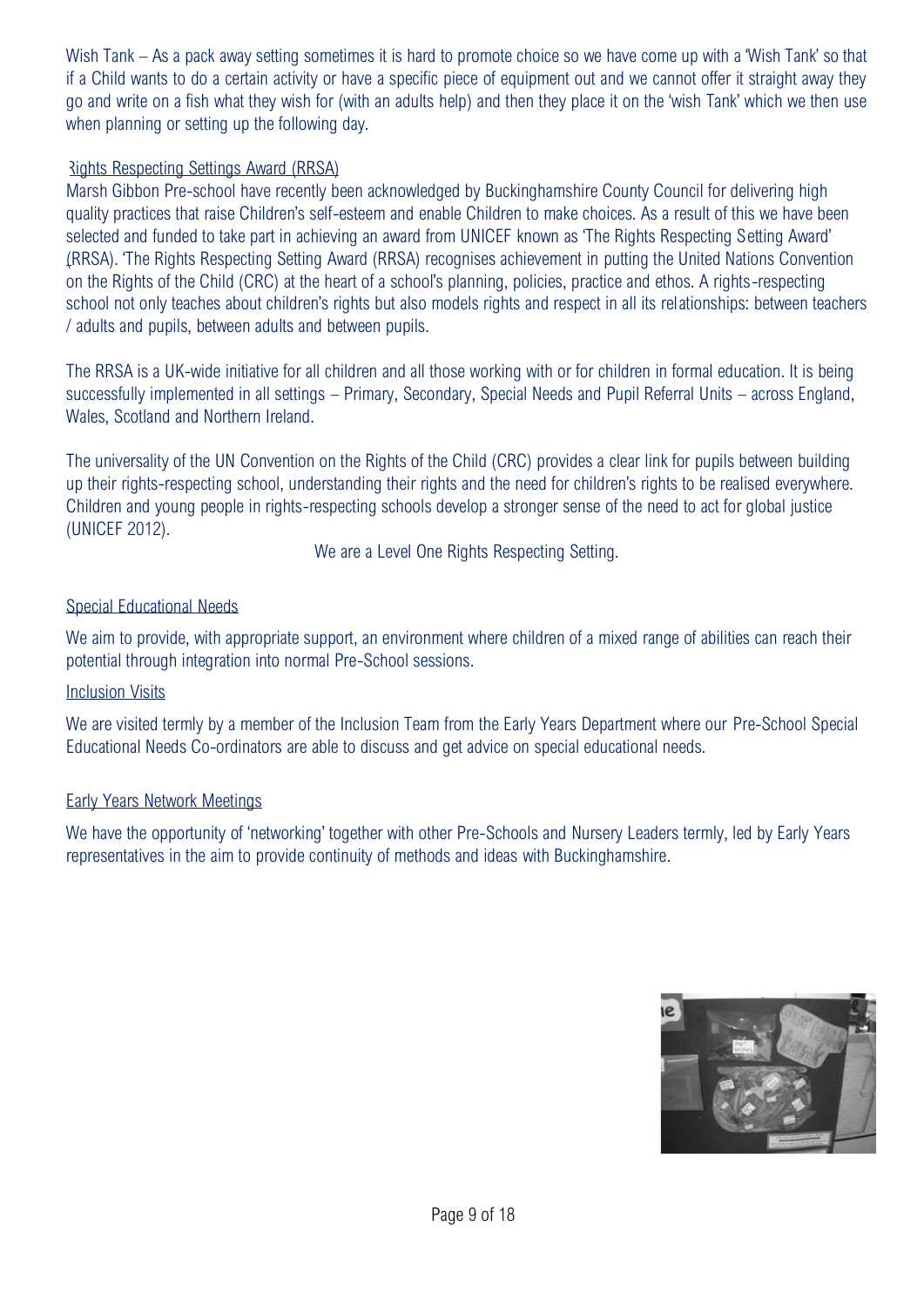# Funding – Universal 15 Hours and Extended 15 Hours Funding

The term after your child turns 3 years old he/she will be entitled to up to 15 hours of universal free entitlement per week; your child may also be entitled to up to 15 hours of extended free entitlement per week on receipt of an eligibitlity code from HMRC. Your child is expected to attend for the hours claimed if your child does not attend regularly your provider may be asked to repay funding. Your provider will ask you to confirm and record the reason for non-attendance and extended non-attendance will be notified to BCC. You may choose to enrol your child at two or more providers to access up to 15 hours of free entitlement per week but at not more than two providers in one day.

Eligibility rules for the Extended 15 hours free childcare:

- Your child will be aged 3 or 4 when the scheme starts in your area (term after they are 3).
- Both parents must be working or the sole parent is working in a lone parent family.
- Each parent earns, on average, a weekly minimum equivalent to 16 hours at National Minimum Wage or National Living Wage this includes parents receiving disability allowances.
- Each parent must have an annual income of less than £100,000.
- You live in England

| New offers in 2017 with<br>Childcare<br>Choices | Tax-Free<br>Childcare*         | Up to £2,000 per child,<br>per year for children under<br>the age of 12 and £4,000 for<br>disabled children under 17.<br>* UK-wide |
|-------------------------------------------------|--------------------------------|------------------------------------------------------------------------------------------------------------------------------------|
|                                                 | 30 hours<br>free<br>childcare* | 30 hours free childcare for<br>working parents of three<br>and four year olds.<br>* England only                                   |
| childcarechoices.gov.uk                         |                                | <b>ALC</b><br><b>HM Government</b>                                                                                                 |

#### 2 Year old Funding

We also take funded two year olds – Please contact your local council website to see if you are eligable. Once you have a code please give it to us and choose your Childs sessions and we will claim on your behalf.

Please note that priority will continue to be given to FE (Funded entitlement) eligible children over unfunded children when offering session places and lunch clubs. Please note that this FE funding can only be split across a maximum of 2 providers at any one time.

#### Fees

We invoice by the hour at an hourly rate of **£5.70** for 2 year olds and **£5.30** for all 3 and 4 year olds. Invoices are given out each half-term and immediate payement is expected. Preferred payment is by 'direct bank transfer' although cheques can be made payable to 'Marsh Gibbon Pre-School'. Fees are not refunded for holidays and sickness, except in exceptional circumstances.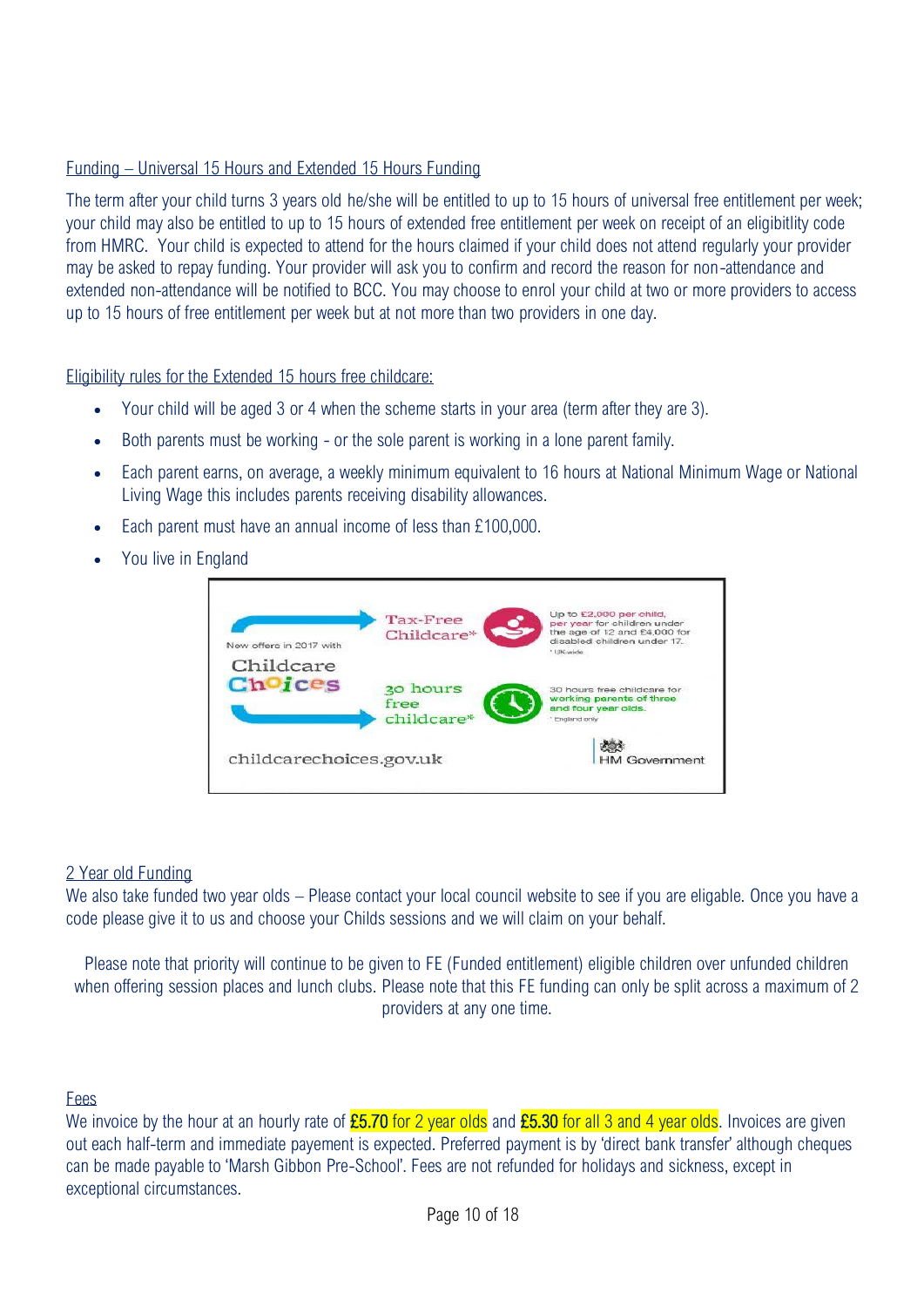For each child who joins us, a one-off "Registration Fee" of £20 is charged, this goes towards administration and set-up costs and is payable in the half term before the child takes up their place. We do except Childcare vouchers.

#### Unexpected Pre-School Closure

In the unexpected event of the pre-school having to close due to a situation out of its control, such as severe weather conditions, problems with the village hall building etc, no refund for sessions or lunch clubs will be given during this time to enable the pre-school to cover its basic ongoing continuing costs.

#### Termination of attendence

Please note that the pre-school needs to be given notice of a child leaving. The notice period is half a term and fees will need to be paid up to the end of the notice period, whether the child attends school or not. Pre-school will assume your child will leave pre-school in the July before the academic year they turn 5 unless told otherwise.

#### **Fundraising**

A great deal of time and effort goes into fundraising events and staff and committee voluntarily give a great deal of their time to ensure we provide the best facility and equipment we can for your children. Although we do receive some Government funding we are a registered Charity and need your ongoing support. Throughout the year we hold a number of events – some regular, such as a sponsored trike ride, and some 'one-offs'. All dates are advised in our regular halftermly newsletter and we would be grateful if you would mark the upcoming dates in you diaries and on your calendars and tell others about our events too!

#### Drop Off and Collection

When dropping off a child you must sign them in and state clearly who is collecting the child at the end of the session. If you need to have your child collected by an adult other than yourself, please inform the Pre-School staff beforehand. You may be asked to give us and the person collecting a password so that the person collecting can be identified when collecting by staff. No unauthorised person will be permitted to take your child away from the premises.

### Parents/Carers Concerns

Parent/Carers with concerns regarding the safety and/or care of their child should initially bring their anxieties verbally to the attention of the Pre-School Leader and then if necessary in writing to the Leader and Chair of the group. If no solution can be reached via these routes, parents have the right to contact Buckinghamshire Early Years Development and Childcare Partnership (EYDCP) at County Hall, Aylesbury and of course Ofsed (contact details can be found on the back page).

#### Key Person

Your child will be nominated a member of staff as your child's "key person" who will oversee them becoming familiar with our setting and help them to feel confident and safe within it. The key person will also monitor their development and ensure their needs are catered for within the setting. Throughout your child's time with us, all members of staff will work with, observe, help settle and comfort (if necessary) your child.

### Settling-in Information for Parents

Parents are welcome to stay for all or part of the first few sessions depending on their child's needs. A named member of staff, key person, will be allocated to you and your child who will help your child settle in and be the first point of contact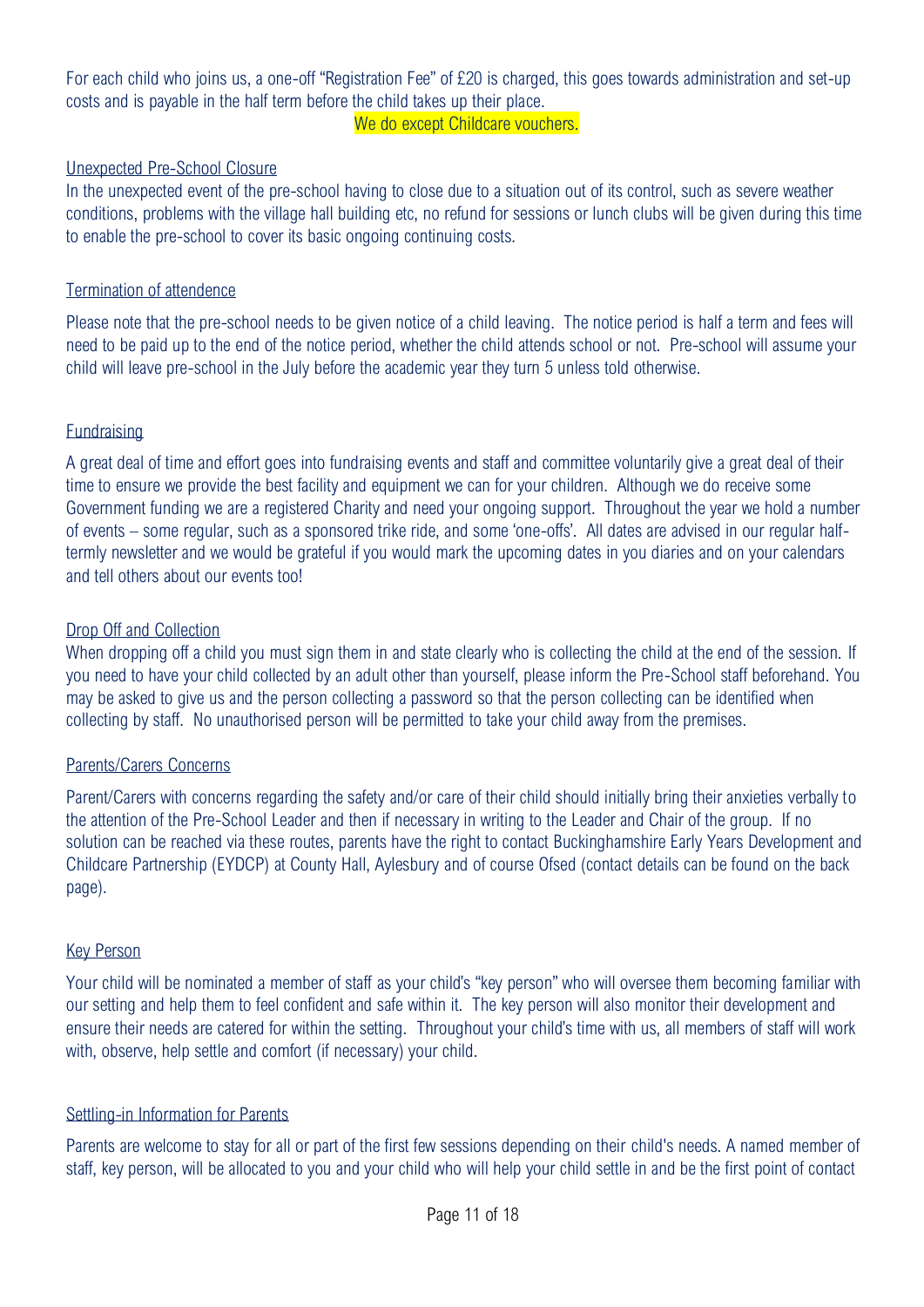for any concerns or worries along with the Pre-school manager/Deputy. Any day-to-day information should be passed on to the member of staff on door duty between 8.55am and 9.15am.

The cloakroom is on the left of the entrance lobby for the childrens' bags and coats to be hung up. Toilets are on the right hand side. There is a notice board in the foyer giving information about the Pre-School, pictures and information of the staff, notices and a copy of the parent helper duty rota and snack menu.

Each child has a named tray for their art or craft work to be taken home. Letters for the parents are also put in these trays. Please check it at the end of each session.

# The Committee

The Pre-School Trustees and Committee have the overall responsibility for ensuring that it runs successfully in accordance with its aims. The Committee is formed at the Annual General Meeting (usually September) of parents of Pre-School children and meets once every half-term with the Pre-School Leader and Deputy. For your information and encouragement a list of Committee roles and responsibilities can be found at the end of this prospectus.

### Annual General Meeting

Usually held in September each year, the main purposes are to reflect on the past year and plan for the next. The Chair, Treasurer and Pre-School Leader all deliver their reports on the previous year and elections are held for the roles of Chair, Vice-Chair, Treasurer and Secretary. Other roles, such as Fund-Raising Co-ordinator, Publicity Officer and Parent Duty Rota Co-ordinator are voluntary and are also filled during the AGM.

The Pre-School constitution requires us to have at least 30% of our members present to elect a Chair, Vice-Chair, Treasurer and Secretary and form the new Committee.

NB: Without a Committee, we fail in our constitution and are in danger of losing our charitable status. If this were to occur we would have no choice but to close our fantastic

Real lives are at stake here – our staff, your children and you will all be directly impacted. PLEASE make sure you, or your representative, attends this meeting. Your ongoing involvement and financial support are vital to the existence of the Pre-School!

### Parent Helpers Role

We hope to have one parent helper per morning and afternoon session. They are expected to be there between 9am-12.00 and 12.00pm-3.00pm. Duties are clearly laid out in the daily activities plan in the kitchen hatch. This is usually as a second helper on one of the busy activities. If your activity has no children on it feel free to float between busier activities. The parent helper also helps clear up activities and the kitchen area.

Due to Safeguarding restrictions, parent helpers are unable to take children to the toilet, including their own.

# Policies and Procedures

Copies of our Policies can be found hanging on the notice board at all times when we are in session. You are welcome to discuss or view our procedures at any time.

### Data Protection

During your child's time with us at Marsh Gibbon Pre-School we will be carrying out observations and assessments on your child to monitor their progress. These records, on occasion, may be shared with other professionals (you will be informed).

We also take photographic evidence of children carrying out activities, playing, etc. Be assured that any photographs are taken for Pre-School/parental use only and will not be released to third parties without parental permission.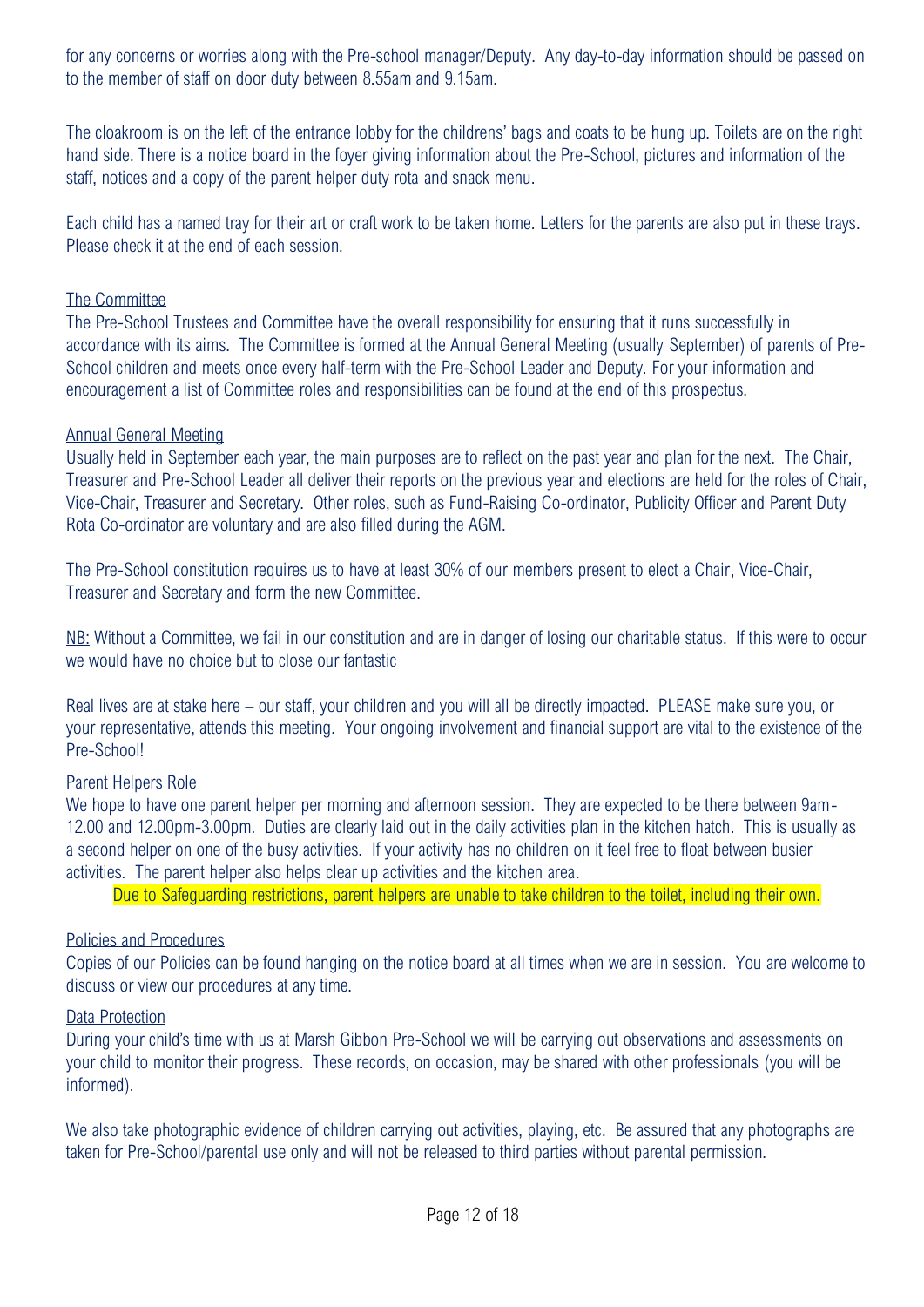Some information regarding your child is now held on computer files by the Pre-School Leader and a few members of the Committee, for organisation purposes, etc.

Lastly, Photo and Video camera consent- we do allow parents to take photos and videos at special events, which may include your child. If you have any objections please let the Pre-School Leader know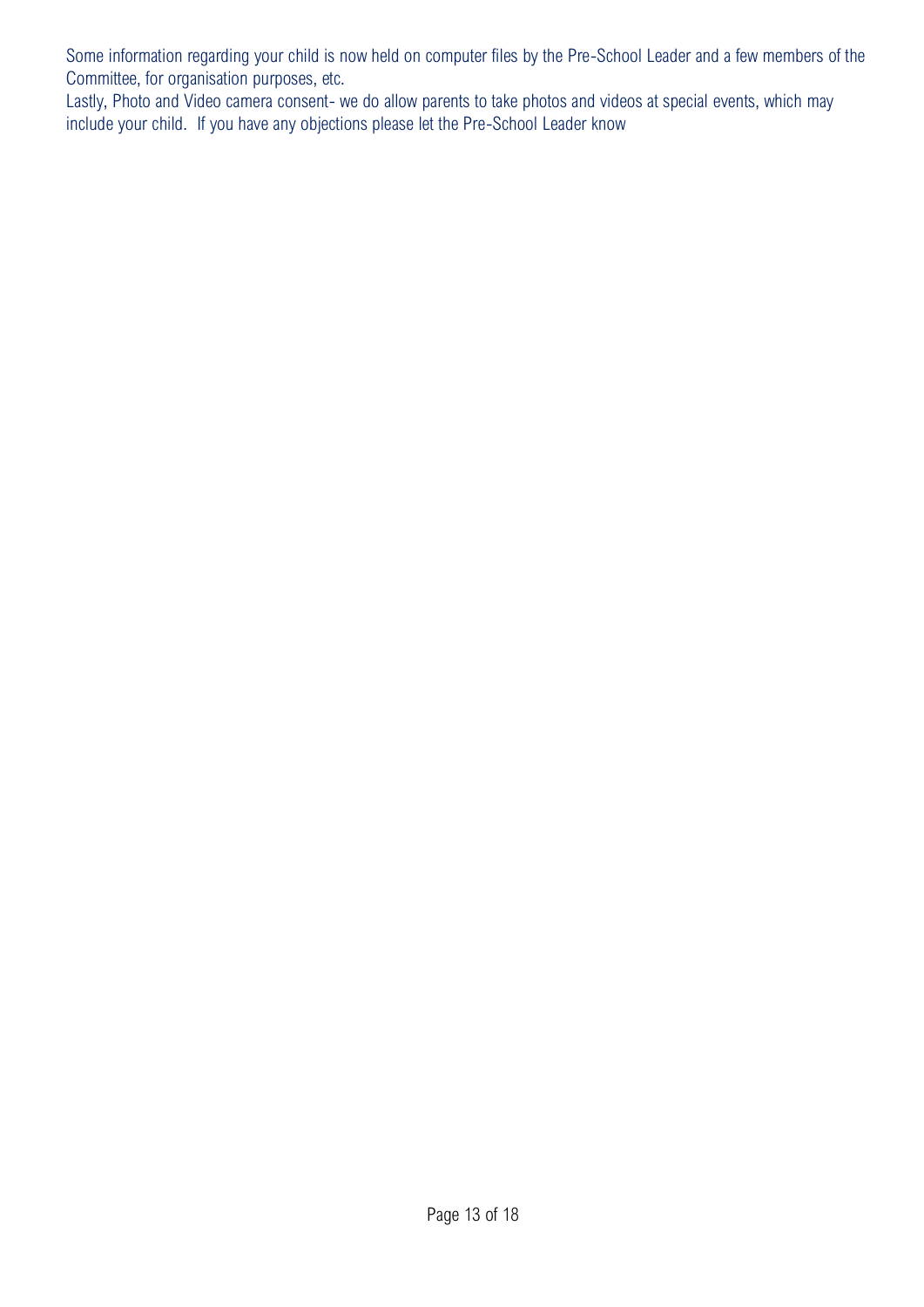# Infection Control

| DISEASE AND INCUBATION PERIOD                               | <b>INFECTIOUS PERIOD</b>                                        | PERIOD OF EXCLUSION FROM PRE-SCHOOL                                                    |
|-------------------------------------------------------------|-----------------------------------------------------------------|----------------------------------------------------------------------------------------|
| Chicken-Pox and Shingles<br>13-21 days                      | 1-2 days before to 5 days after spots develop                   | Until spots have crusted over and child feels well                                     |
| Conjunctivitis                                              | During active infection                                         | None                                                                                   |
| Diarrhoea and Vomiting<br>Few hours - few days              | While having symptoms of diarrhoea and vomiting                 | Until free of symptoms for 48 hours. In severe cases until stool<br>samples test clean |
| Influenza                                                   | 24-72 hours                                                     | Until child feels well                                                                 |
| Fifth Disease/Slapped Cheek                                 | Before onset of rash                                            |                                                                                        |
| Glandular Fever<br>4-6 weeks                                | While virus present in saliva                                   |                                                                                        |
| Hand, Foot and Mouth<br>3-5 days                            | During acute stages                                             |                                                                                        |
| Head and Body Lice<br>Eggs hatch in 1 week                  | As long as Eggs or Lice remain live                             | Once treated may return to Pre-School                                                  |
| Herpes Simplex (Cold Sores)                                 | During infection                                                | Once treated and sores have crusted or cleared                                         |
| <b>Common Cold</b>                                          | Whilst having symptoms                                          | None                                                                                   |
| H.I.V. Infection<br>(variable)                              | Not infectious under normal Pre-School conditions               | None                                                                                   |
| Impetigo<br>$4-10$ days                                     | As long as septic spots are discharging pus                     | Until responding to treatment and the spots have dried up                              |
| Cryptosporidiosis                                           | 1-2 weeks                                                       | Free from symptoms for 48 hours and feels well                                         |
| <b>Measles</b><br>$7-14$ days                               | 1 week before first symptom until 4 days after onset of rash    | Until 4 days after onset of rash and child feels well                                  |
| Meningitis<br>23-25 days                                    | Clinical cases are rarely infectious                            | Until child feels well and medical ok is given                                         |
| <b>Mumps</b><br>12-25 days                                  | 7 days before and up to 9 days after onset of swelling          | Until child feels well                                                                 |
| Ringworm<br>4-10 days                                       | As long as rash is present                                      | None once under treatment                                                              |
| Rubella (German Measles)<br>16-18 days                      | 1 week before and at least 4 days after onset of rash           | Until child feels well (if contact is pregnant woman, seek advice<br>from GP)          |
| <b>Scabies</b><br>Few days to 6 weeks                       | Until mites and eggs are destroyed by treatment                 | Until day after treatment                                                              |
| Scarlet Fever and Streptococcal Infection                   | Day sore throat starts until 24 hours after antibiotics started | Until child feels well/5 days after antibiotics are started                            |
| <b>Thread Worms</b><br>2-6 weeks for life cycle to complete | When eggs are shed in the faeces                                | None after the treatment has started                                                   |
| Whooping Cough (Peruses)                                    | 2-4 days before until 21 days after start of coughing           | After antibiotics have been taken for at least 5 days. Cough can                       |
| 7-10 days                                                   |                                                                 | last for months but non-infectious after 25 days)                                      |

Marsh Gibbon Pre-School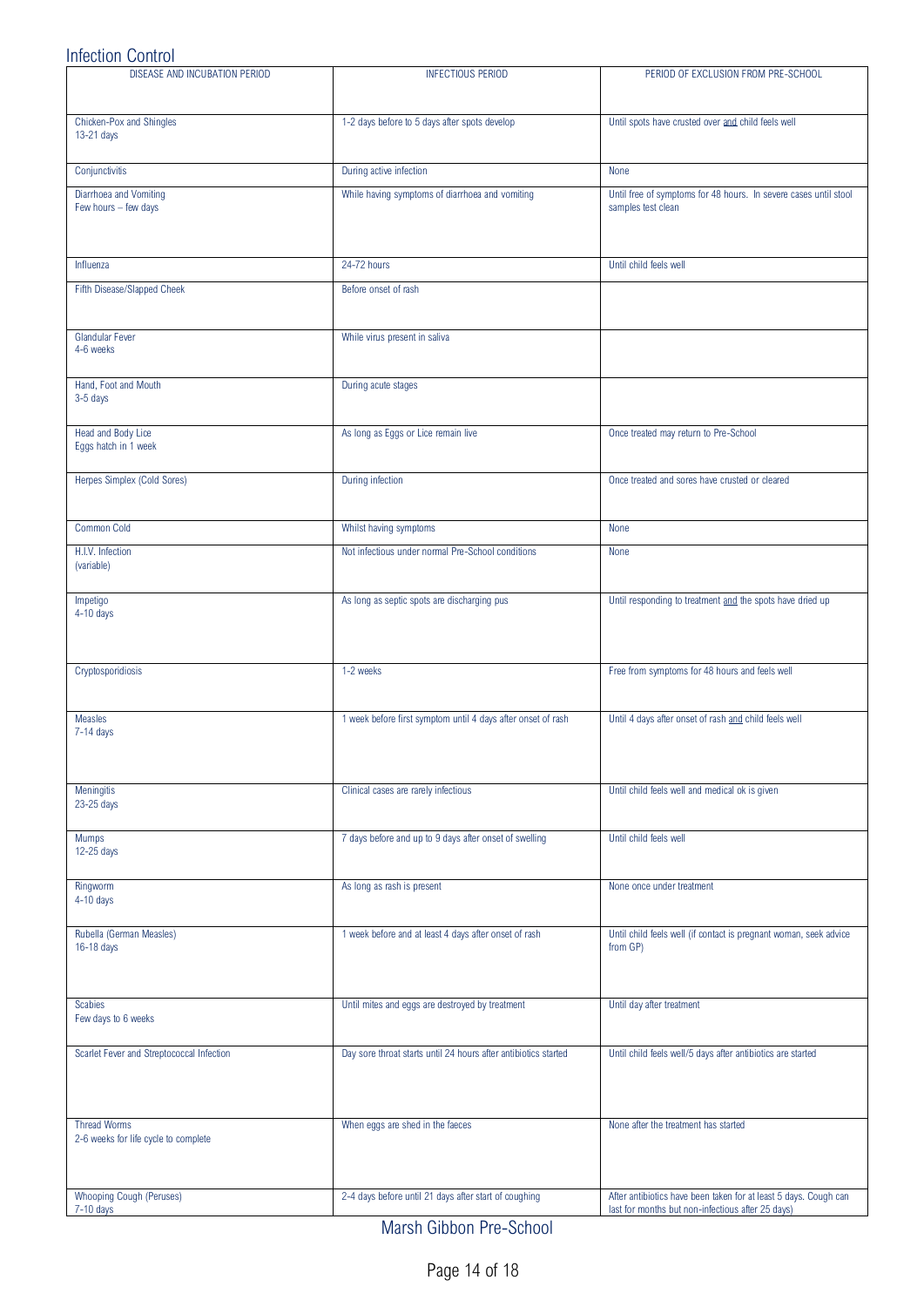# 'HAPPY HANDS'



"Things that make us happy"

In to tell us what makes them happy at Pre-School and what behaviour is acceptable at Pre-School. Here are some of the things they say:



- Saying "please" and "thank you".
- Asking nicely for toys and equipment.
- Sharing and taking turns with toys and equipment.
- Looking after toys and equipment.
- Talking nicely to other children and adults.
- Listening to others.
- Letting other children play our games.
- Help to tidy up at tidy up time
- Sitting still on our mats at group time.
- Walking calmly around the hall.

BUT MOST OF ALL

# HAVING FUN WITH OUR FRIENDS AT PRE-SCHOOL



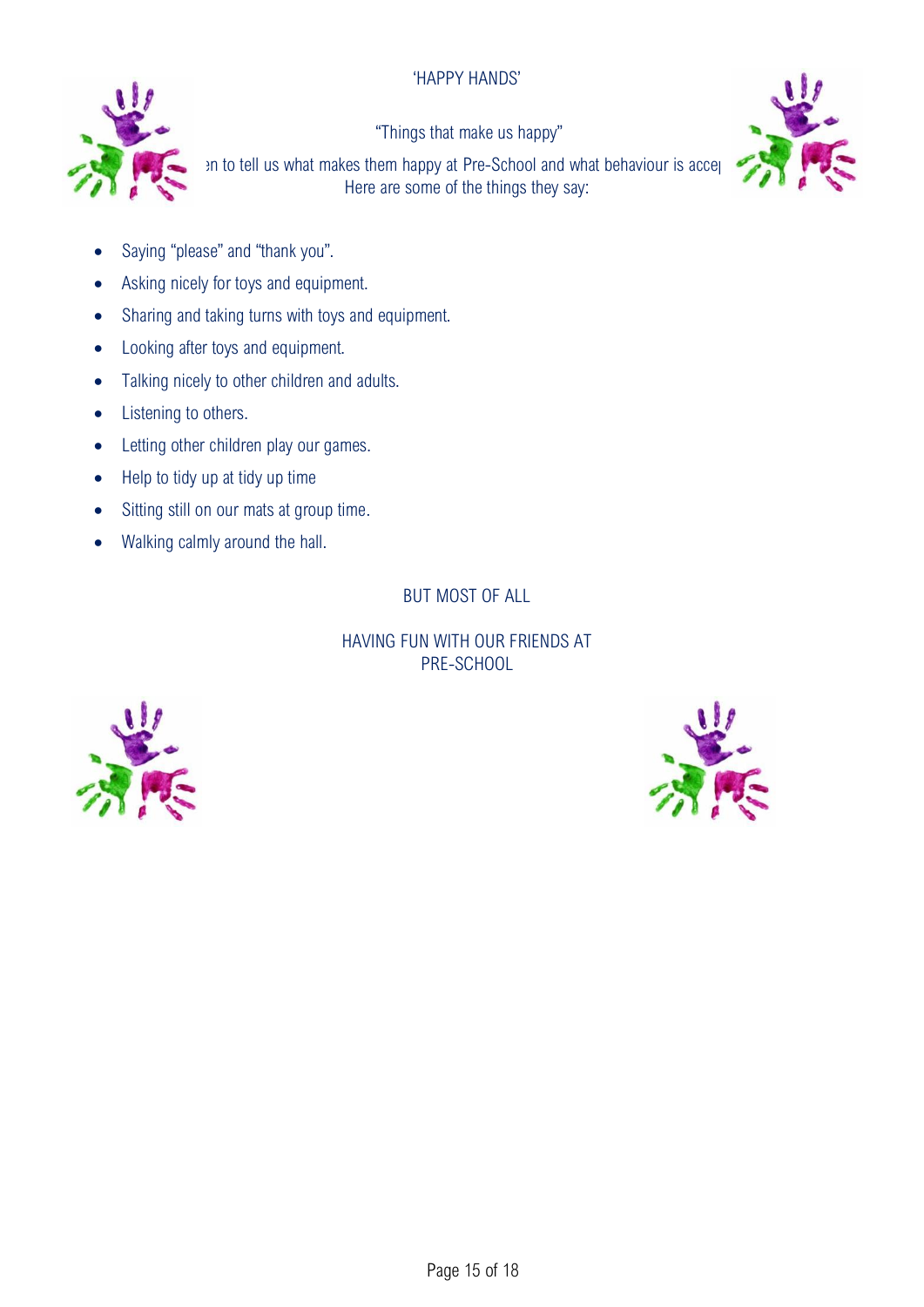# Marsh Gibbon Pre-School

#### Key Committee roles and their responsibilities:

The Committee are the trustees of the pre-school, the people entrusted with the overall responsibility for ensuring the group runs successfully in accordance with its aims. Each half term they attend a meeting to share the planning and decision-making of the Pre-school. They also organise social and fund-raising events.

- Maintain friendly relations between staff/committee/parents
- Line manager to the Pre-School Leader
- As the 'Nominated' person of the Pre-School, ensure the Statutory Framework for the Early Years Foundation Stage is met in conjunction with the Pre-School Leader
- Annual review and update of the Prospectus, Operational Plan and the Policies and Procedures with the support of the rest of the committee
- Ensure there is an up-to-date business plan for the setting
- Chair half-termly meetings
- Interview and recruit new staff members in conjunction with the Pre-School Leader
- Support the work of the Treasurer and other Committee members
- Make decisions between meetings when needed in consultation with other Committee members
- Annual appraisals with management staff
- Set annual budget with the Treasurer
- Decide annual pay review with other members of the committee
- Attend training courses relevant to committee role
- Provide a comprehensive handover and initial support

#### TREASURER

- Arranges group insurance and maintains inventory
- Opens bank account. Changes signatories when required
- Collects fees. Claims for milk refund. Ensures government funded monies have been paid into account
- Pays all bills and staff wages
- Sets a budget for the pre-school and a three year forecast
- Work with the Chairman to ensure there is an up-to-date business plan for the setting
- Reports to the Committee at every meeting on the financial state of the pre-school
- Keeps accounts
- Prepares the books for annual auditing and arranges with an accountant for them to be audited in plenty of time for the AGM
- Ensures the group is registered with the tax office (PAYE)
- Attend training courses relevant to committee role
- Provide a comprehensive handover and initial support

#### CHILD PROTECTION OFFICER

- Ensures the safety of both staff and children as detailed in the relevant policy
- Attends training courses and renews as required relevant to the role

#### HEALTH AND SAFETY OFFICER

- Ensures the health and safety of both staff and children as detailed in the relevant policies
- Attends training courses and renews as required relevant to the role.

#### CHAIRMAN VICE-CHAIRMAN

- Maintain friendly relations between staff/Committee/parents
- Support the work of the Chairman
- Arrange Pre-School trips
- Support the work of the Treasurer and other committee members
- Act as Chairman when they are on holiday or are unable to perform the role.
- Be responsible for overseeing any new projects decided by the **Committee**
- Organise leaver's presents, Christmas presents etc
- Attend training courses relevant to committee role
- Provide a comprehensive handover and initial support

#### **SECRETARY**

- Prepares the Agenda for the meetings and books the location
- Takes and distributes the minutes
- Reads out correspondence at the meetings
- Keeps the copy of the signed Constitution and takes it to each meeting
- Informs Committee members of the date, time and place of each meeting
- Deals with, and keeps copies of all correspondence
- Attend training courses relevant to committee role
- Provide a comprehensive handover and initial support

#### VOLUNTARY PARENT HELPER ROTA CO-COORDINATOR

- Responsible for organising a parent helper per session.
- Informs parents of their allocated days/time to help per half term
- Provides the Pre-School with a spread sheet outlying the parent rota

#### **PUBLICITY**

- Attend each meeting to collection information for newsletter, add information from staff meetings
- Produce half termly Newsletter following each meeting
- Help with any advertising/publicity.

#### FUNDRAISING CO-COORDINATOR

- To adopt fundraising events which traditionally work well and think of new ideas
- To be responsible for overseeing all major fund raising events with the support of the rest of the committee
- To liaise with other members of the fundraising sub-committee
- •

# OTHER COMMITTEE MEMBERS

• Ensure the safety of both staff and children

### Prepare notices

- Fund-raising
- Attend training courses relevant to committee role
- Provide a comprehensive handover and initial support.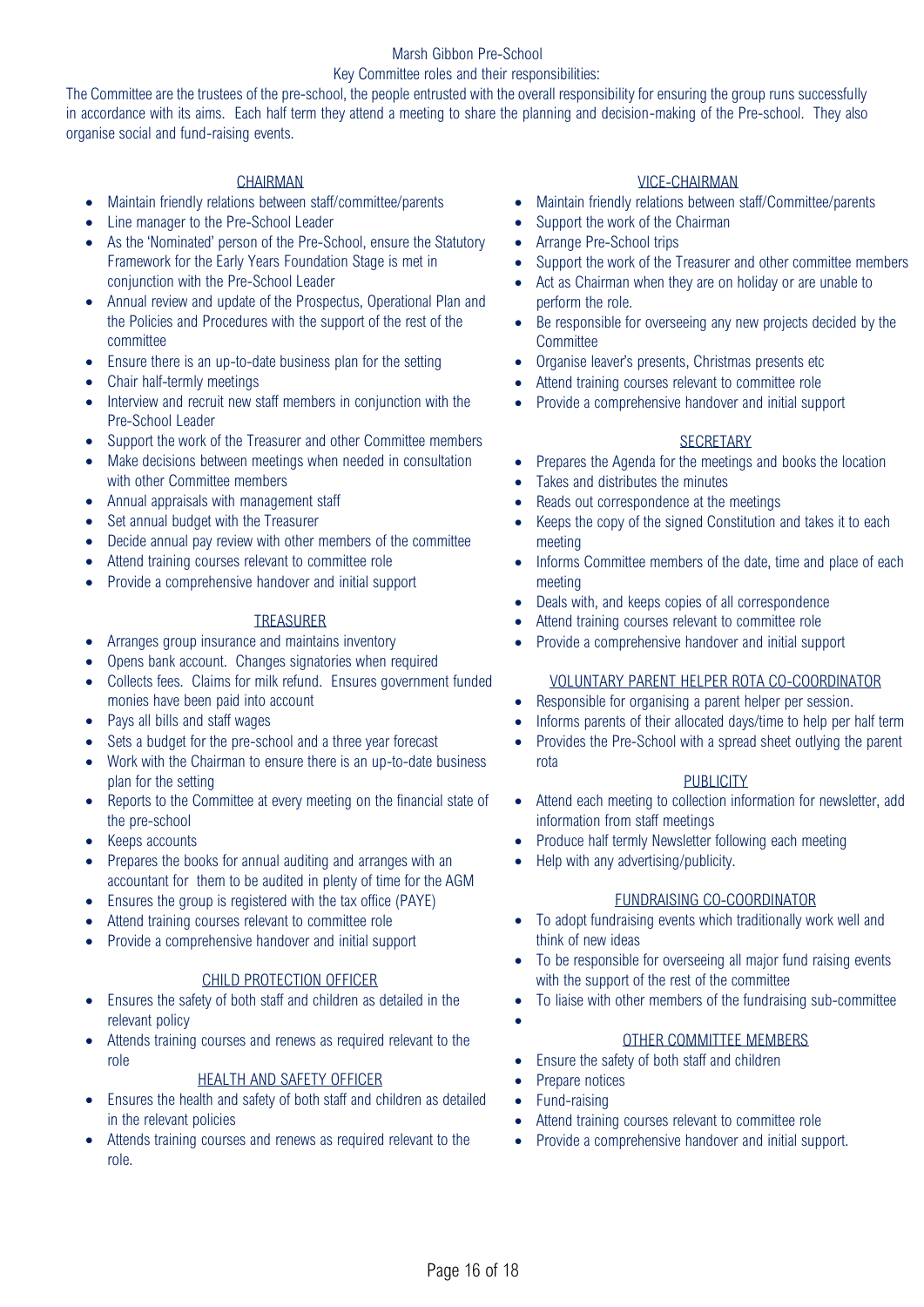- 1. To inform Pre-School immediately of any changes in address, contact telephone numbers, doctor's details etc. and any changes in your child's health.
- 2. To inform Pre-School in detail of any illnesses, allergies, health problems your child has.
- 3. To inform Pre-School if someone other than yourself is collecting your child at any time and to complete a 'Child Collection Permission Form'. In the case of an unexpected incident after dropping off your child, such as your car breaking down, please ensure you call us on 07927 244913 if you need someone else to collect in an emergency as we will not release your child to them unless we have been informed by yourself by telephone.
- 4. To keep your child from Pre-School and to inform Pre-School immediately if your child contracts an infectious disease.
- 5. Not to return your child to Pre-School until 48 hours have elapsed from their last vomiting or diarrhoea episode
- 6. To inform Pre-School if your child has any prominent/serious cuts, bruises, scalds etc to their body when they enter a session at pre-school and to complete an 'Incident/Accident' form.
- 7. To deliver your child promptly at the start of each session
- 8. To collect your child promptly at the end of each session i.e. 12.00 , 1.00 or 3.00pm.
- 9. Be responsible for your child once they have been released from the committee room to you at the end of the session and to leave the hall promptly so that the staff can safely tidy away the equipment.
- 10. To inform a member of staff if you are leaving the building after the outside doors have been locked. This ensures the doors are locked again after your exit.
- 11. To inform Pre-School of any planned absences.
- 12. To arrange cover for yourself if you need to change your allocated 'Parent Helper' Day and to inform Pre-School as soon as possible if you are unable to come in on your day due to illness or an accident, etc.
- 13. To be available from 9.00 a.m. until 12.00 noon when on morning 'Parent Helper' duty and 12.00 pm until 3.00 p.m. if on an afternoon session.
- 14. Whilst on helper duty, please do not reprimand your own child in a way that may cause other children to be upset or alarmed.
- 15. Whilst on helper duty, not to let any child including your own, into the kitchen area, unless we are carrying out a children's activity in the kitchen.
- 16. Whilst on helper duty, not to take any child including your own, into the toilets unless a member of staff is with you in case another child is in the toilets or enters the toilets whilst you are in there.
- 17. Not to enter the kitchen area, unless you are the designated helper that session or a member of the committee who needs to check for post, etc.
- 18. Do not use your mobile phone whilst helping, it needs to be on silent in the kitchen area at all times.
- 19. To name clothing that may be removed such as cardigans, fleeces, jumpers, coats, hats, scarves, gloves and wellies as well as rucksacks, lunch boxes and drinking flasks, etc.
- 20. To send your child to Pre-School with suitable clothing for the weather, i.e. sun hats, winter coat, etc.
- 21. To sun cream your child before they attend Pre-School when the weather is hot.
- 22. If providing lunch, to provide only what you would expect them to eat.
- 23. If bringing items to Show and Tell please ensure they are relevant to the week's theme no weapons please.
- 24. To remove any jewellery before the session, and if ears are pierced, to either remove the earrings or change to studs. Please do not put staff in the awkward position of asking your child, or you, to remove such items.
- 25. To take care and drive slowly when entering the car park and not to park in front of the ramp by the main door.